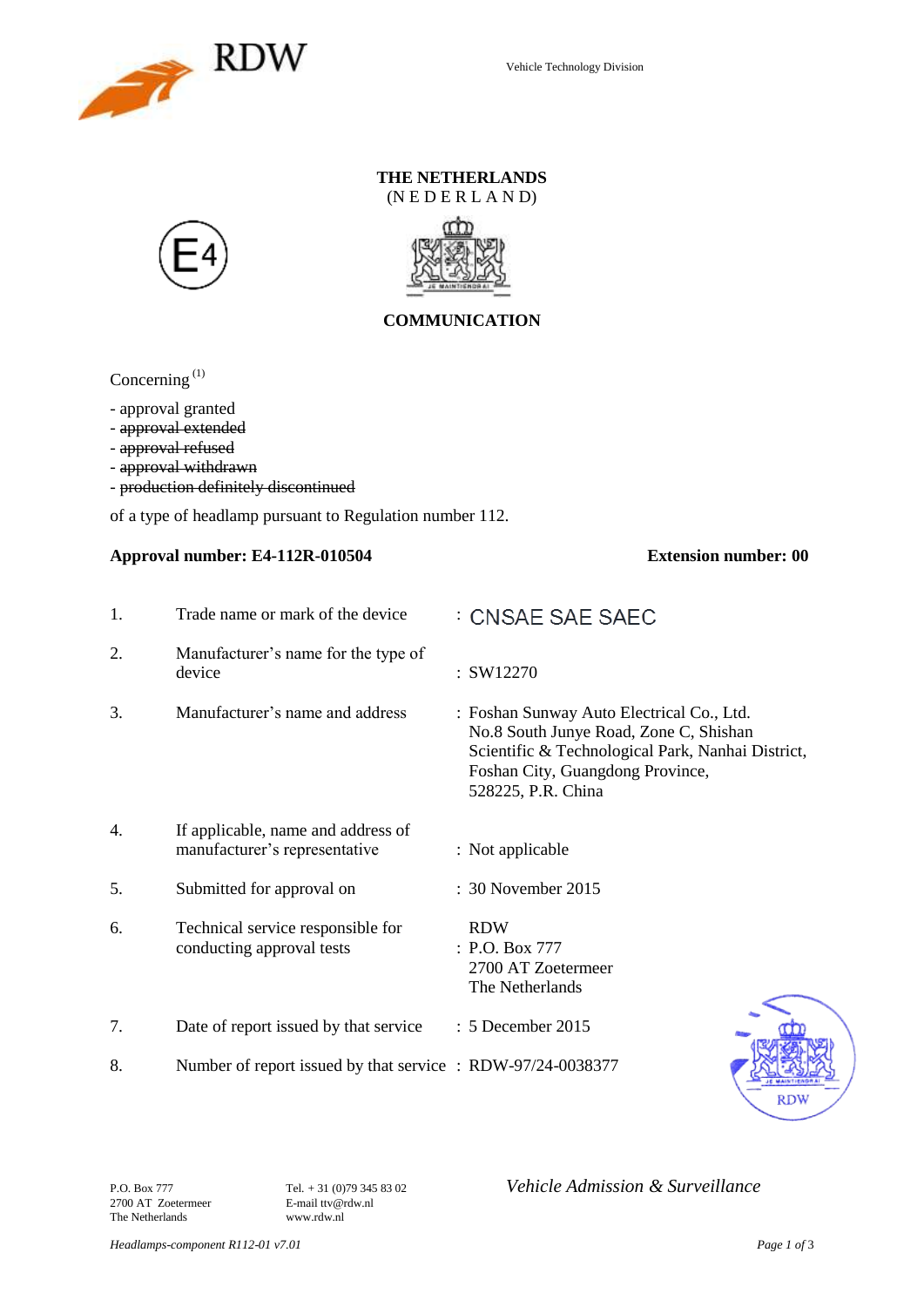## **Approval number: E4-112R-010504 Extension number: 00**

| 9.  | Brief description:                                                                                                                        |                                                                    |
|-----|-------------------------------------------------------------------------------------------------------------------------------------------|--------------------------------------------------------------------|
|     | Category as described by the relevant<br>marking $^{(2)}$                                                                                 | : HRPL                                                             |
|     | Number and category(s) of filament<br>lamp(s)                                                                                             | : Not applicable (Lamp consists of 20 Led's)                       |
|     | Reference luminous flux used for the<br>principal passing beam (lm)                                                                       | : Not applicable                                                   |
|     | Principal passing beam operated at<br>approximately (V)                                                                                   | : Not applicable                                                   |
|     | Measures according to paragraph 5.8<br>of this Regulation                                                                                 | : Not applicable                                                   |
|     | Number and specific identification<br>code(s) of LED module(s) and for each<br>LED module a statement whether it is<br>replaceable or not | : $yes/no^{(1)}$                                                   |
|     | Number and specific identification<br>code(s) of electronic light source<br>control gear(s)                                               | : Not applicable                                                   |
|     | Total objective luminous flux as<br>described in paragraph 5.9. exceeds<br>2,000 lumens                                                   | : yes/no/does not apply $^{(1)}$                                   |
|     | The adjustment of the cut-off has been<br>determined at                                                                                   | : $10 \text{ m}/25 \text{ m}/\text{does}$ not apply <sup>(1)</sup> |
|     | The determination of the minimum<br>sharpness of the 'cut-off' has been<br>carried out at                                                 | : $10 \text{ m}/25 \text{ m}/\text{does}$ not apply <sup>(1)</sup> |
| 10. | Approval mark position                                                                                                                    | : On the lens                                                      |
| 11. | Reason(s) for extension of approval                                                                                                       | : Not applicable                                                   |
|     |                                                                                                                                           |                                                                    |

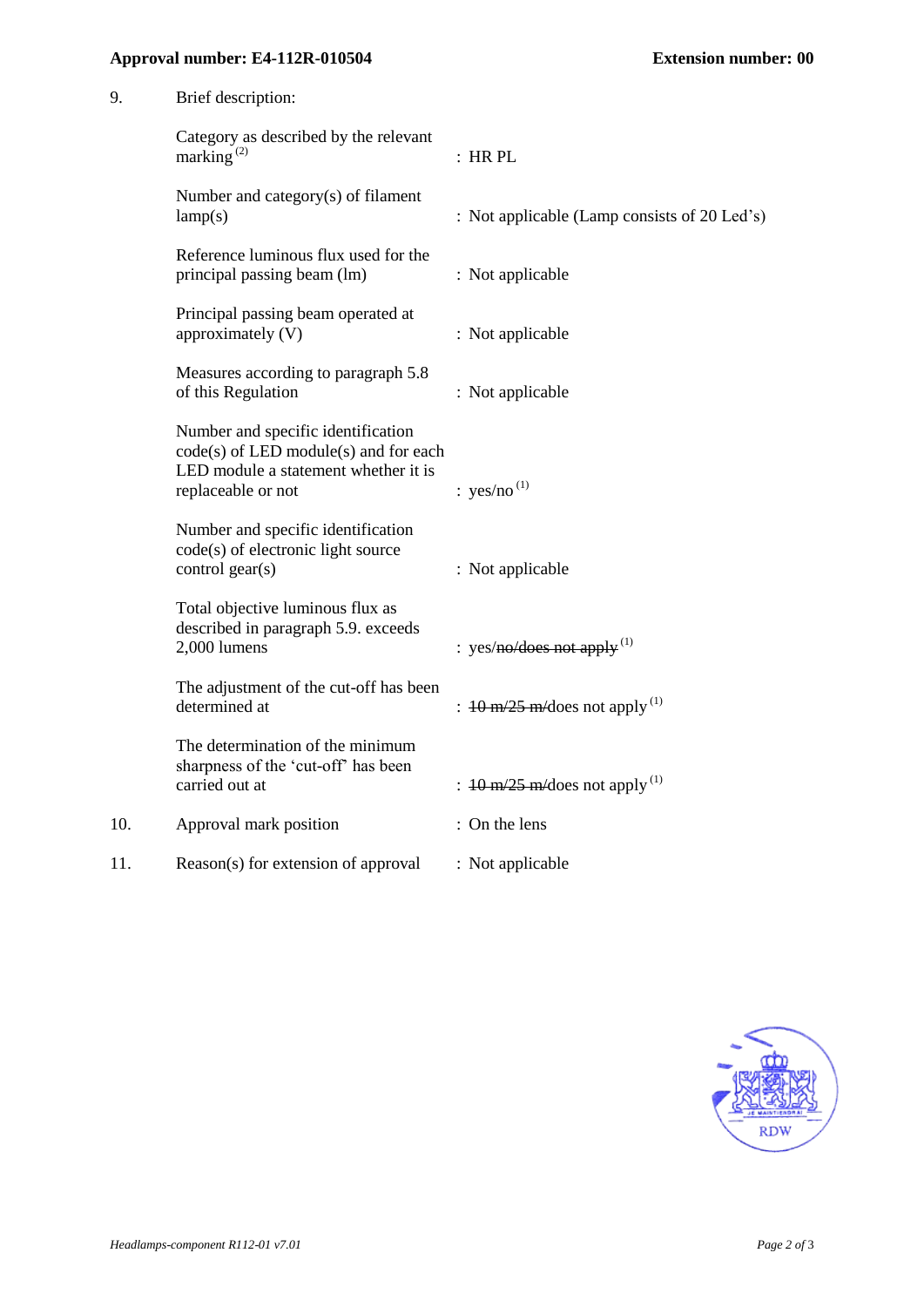#### **Approval number: E4-112R-010504 Extension number: 00**

- 
- 13. Place : Zoetermeer
- 

l

- 15. Signature
- 12. Approval : granted/extended/refused/withdrawn<sup>(1)</sup>
	-
- 14. Date : 5 December 2015

 $1/3$ M **RD** K.J. van Steense

16. The list of documents deposited with the Administrative Service which has granted approval is annexed to this communication and may be obtained on request. -Information document: SW12270-00, 4 pages dated: November 12, 2015

| <sup>(1)</sup> Strike out what does not apply. |          |         |        | $^{(2)}$ Indicate the appropriate marking selected from the list below: |        |        |                    |           |                  |            |
|------------------------------------------------|----------|---------|--------|-------------------------------------------------------------------------|--------|--------|--------------------|-----------|------------------|------------|
| C.                                             | C,       | C,      | R,     | R PL,<br>CR,                                                            | CR,    | CR,    | $C/R$ ,<br>$C/R$ , | $C/R$ ,   | $C/$ ,<br>$C/$ , | $C/$ ,     |
| C.                                             | PL,      | C PL.   | C PL,  | CR PL.                                                                  | CR PL. | CR PL. | $C/R$ PL,          | $C/R$ PL, | $C/R$ PL.        |            |
| $C/PL$ ,                                       | $C/PL$ , | C/PL    |        |                                                                         |        |        |                    |           |                  |            |
| HC,                                            | HC.      | HC.     | HR.    | HR PL,                                                                  | HCR,   | HCR,   | HCR.               | $HC/R$ ,  | $HC/R$ ,         | $HC/R$ ,   |
| $HC/$ .                                        | $HC/$ .  | $HC/$ . |        | HC PL.                                                                  | HC PL. | HC PL. | HCR PL.            | HCR PL.   | HCR PL.          | $HC/R$ PL, |
| $HC/R$ PL,                                     | HC/R PL. |         | HC/PL, | HC/PL.                                                                  | HC/PL. |        |                    |           |                  |            |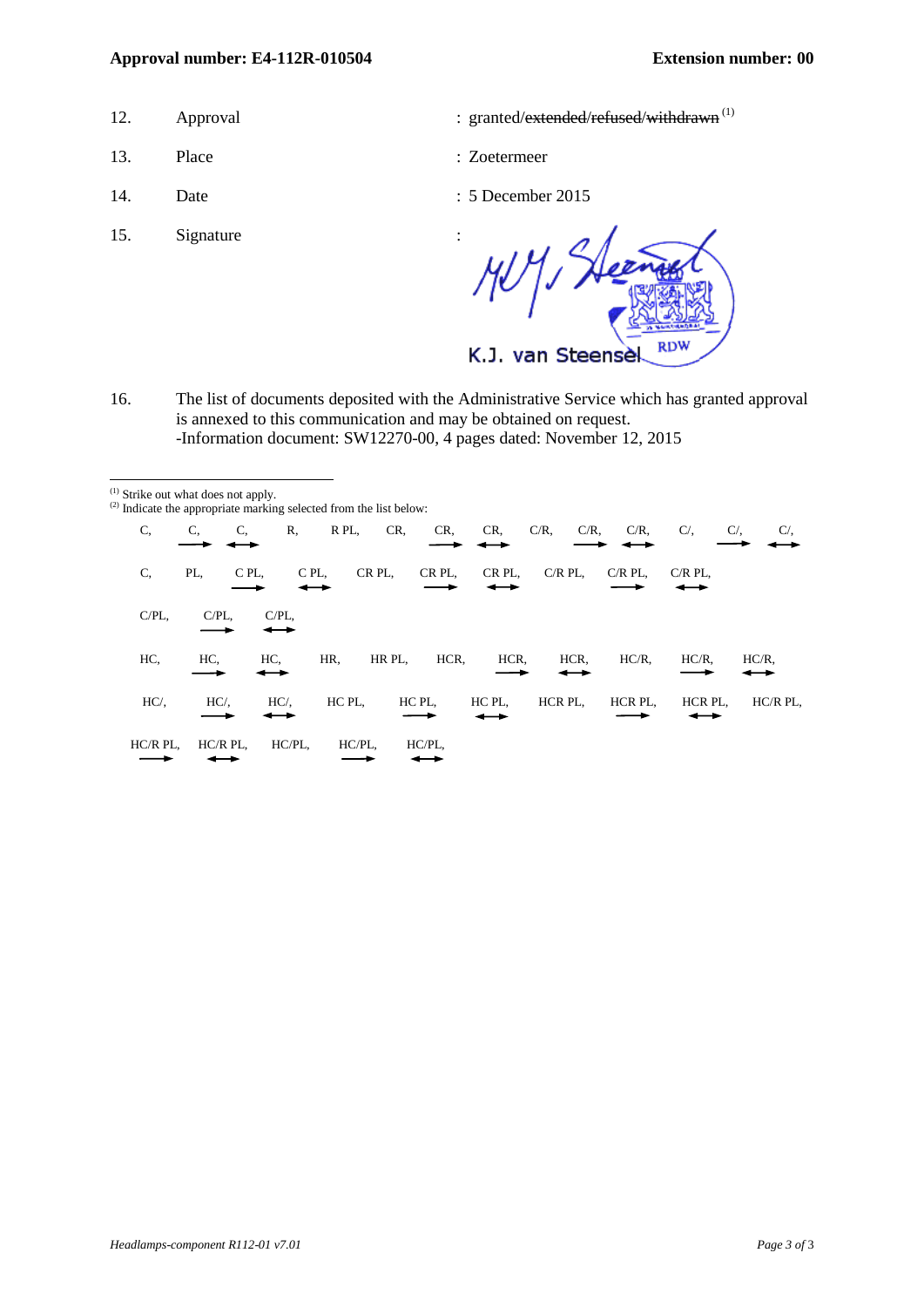Foshan Sunway Auto Electrical Co., Ltd. No.8 South Junye Road, Zone C, Shishan Scientific & Technological Park, Nanhai District, Foshan City, Guangdong Province, 528225, P.R. China

November 12, 2015

Dear Sirs,

We would like to apply for the type approval according to ECE.

| <b>Function</b> | <b>ECE</b> approval number |
|-----------------|----------------------------|
| Driving beam    | $E4-112R-010504$           |

| Trade name or mark                     | <b>CNSAE SAE SAEC</b>                                                                                                                                                                         |
|----------------------------------------|-----------------------------------------------------------------------------------------------------------------------------------------------------------------------------------------------|
| Manufacturer's name for type of device | SW12270                                                                                                                                                                                       |
| Name and address of manufacturer       | Foshan Sunway Auto Electrical Co., Ltd.<br>No.8 South Junye Road, Zone C, Shishan Scientific &<br>Technological Park, Nanhai District, Foshan City,<br>Guangdong Province, 528225, P.R. China |

We confirm that the above mentioned application has not been submitted to any other EC member state nor has any other member state granted a corresponding approval.

Sincerely



Mr. Zhang Dong Foshan Sunway Auto Electrical Co., Ltd.

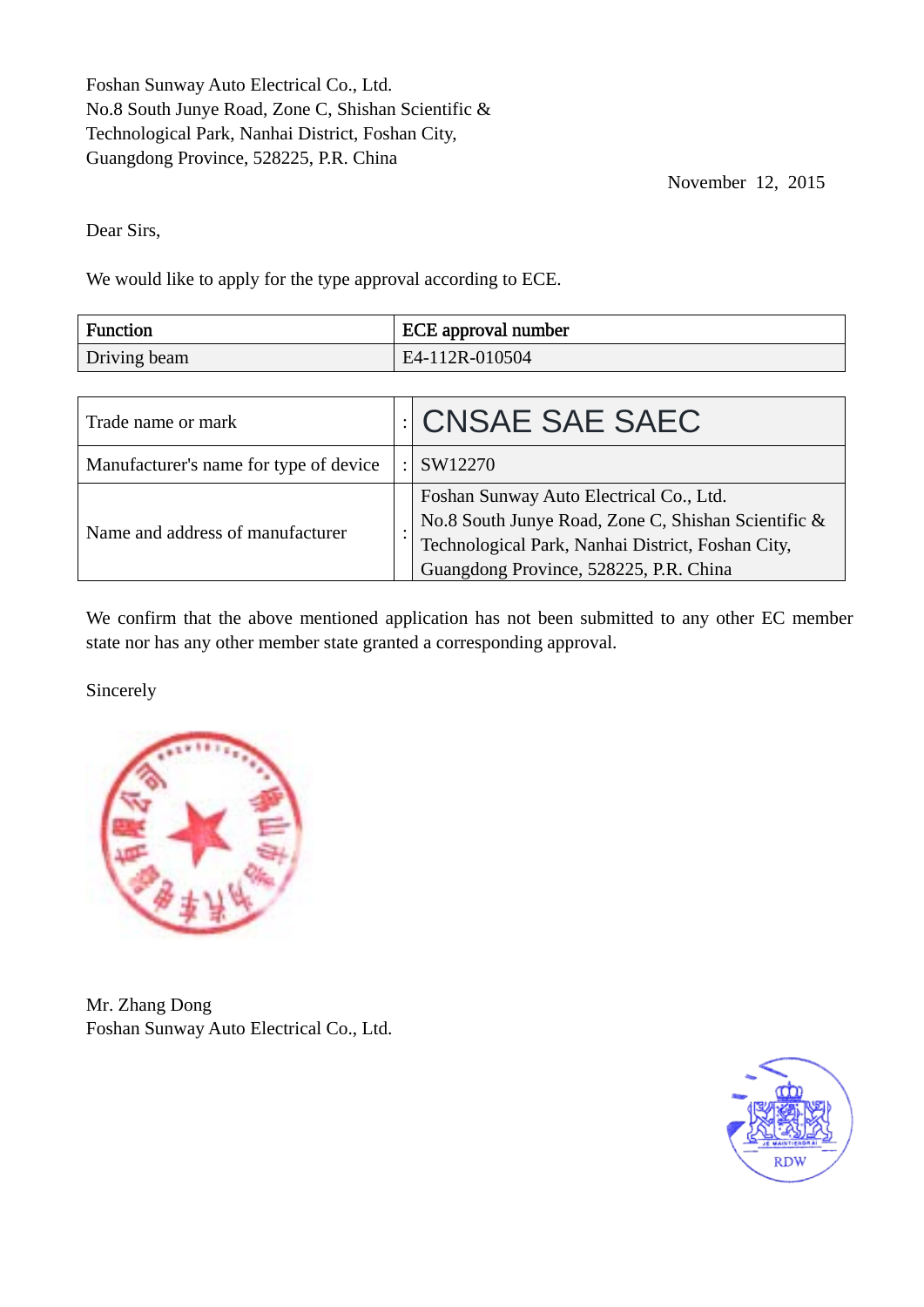Information folder No. : SW12270-00 First application date : November 12, 2015

1. Specification data

| <b>Type</b>                       |                     | SW12270                             |  |  |  |
|-----------------------------------|---------------------|-------------------------------------|--|--|--|
| Function                          |                     | Driving beam                        |  |  |  |
| Color                             |                     | White                               |  |  |  |
| Rated                             | Voltage             | 12V                                 |  |  |  |
|                                   | Wattage             | 80W                                 |  |  |  |
| <b>Application Regulation ECE</b> |                     | R112.01 Class B PL                  |  |  |  |
|                                   | Number and category | 20*LED Non-replaceable light source |  |  |  |
|                                   | of light source     | Marked on housing                   |  |  |  |
| Location of marking               | Trade mark          | <b>CNSAE SAE SAEC</b>               |  |  |  |
|                                   |                     | Marked on housing                   |  |  |  |
|                                   | Approval mark       | Marked on housing                   |  |  |  |

# 2. Construction and material

| Construction<br>Material |                                   | Remarks                                  |  |  |  |
|--------------------------|-----------------------------------|------------------------------------------|--|--|--|
|                          |                                   | Base material: Polycarbonate             |  |  |  |
|                          |                                   | Make: Bayer AG, 51368 Leverkusen         |  |  |  |
|                          |                                   | Type: Makrolon AL 2447, hue 55/396       |  |  |  |
| Lens                     | <b>PC</b>                         | Coating and coating system:              |  |  |  |
|                          |                                   | Make: Red Spot Paint & Varnish Co., Inc. |  |  |  |
|                          |                                   | Evansville, Ind. USA                     |  |  |  |
|                          |                                   | Type: SHP401/SHC4002                     |  |  |  |
| Reflector                | <b>PC</b>                         | Painting on the inside surface           |  |  |  |
|                          |                                   | Color: Metal silver                      |  |  |  |
| Housing                  | AL60363                           |                                          |  |  |  |
| <b>Electrical Wiring</b> | Copper covered<br>with insulation |                                          |  |  |  |

|                                                             | Foshan Sunway Auto Electrical Co., Ltd.             |            |  |
|-------------------------------------------------------------|-----------------------------------------------------|------------|--|
|                                                             | No.8 South Junye Road, Zone C, Shishan Scientific & |            |  |
| 3. Name and address of manufacturer                         | Technological Park, Nanhai District, Foshan City,   |            |  |
|                                                             | Guangdong Province, 528225, P.R. China              |            |  |
|                                                             |                                                     |            |  |
| 4. Name and address of the assembly<br>plant                | See 3.                                              |            |  |
|                                                             |                                                     | <b>RDW</b> |  |
| 5. Name and address of the<br>manufacturer's representative | : N/A                                               |            |  |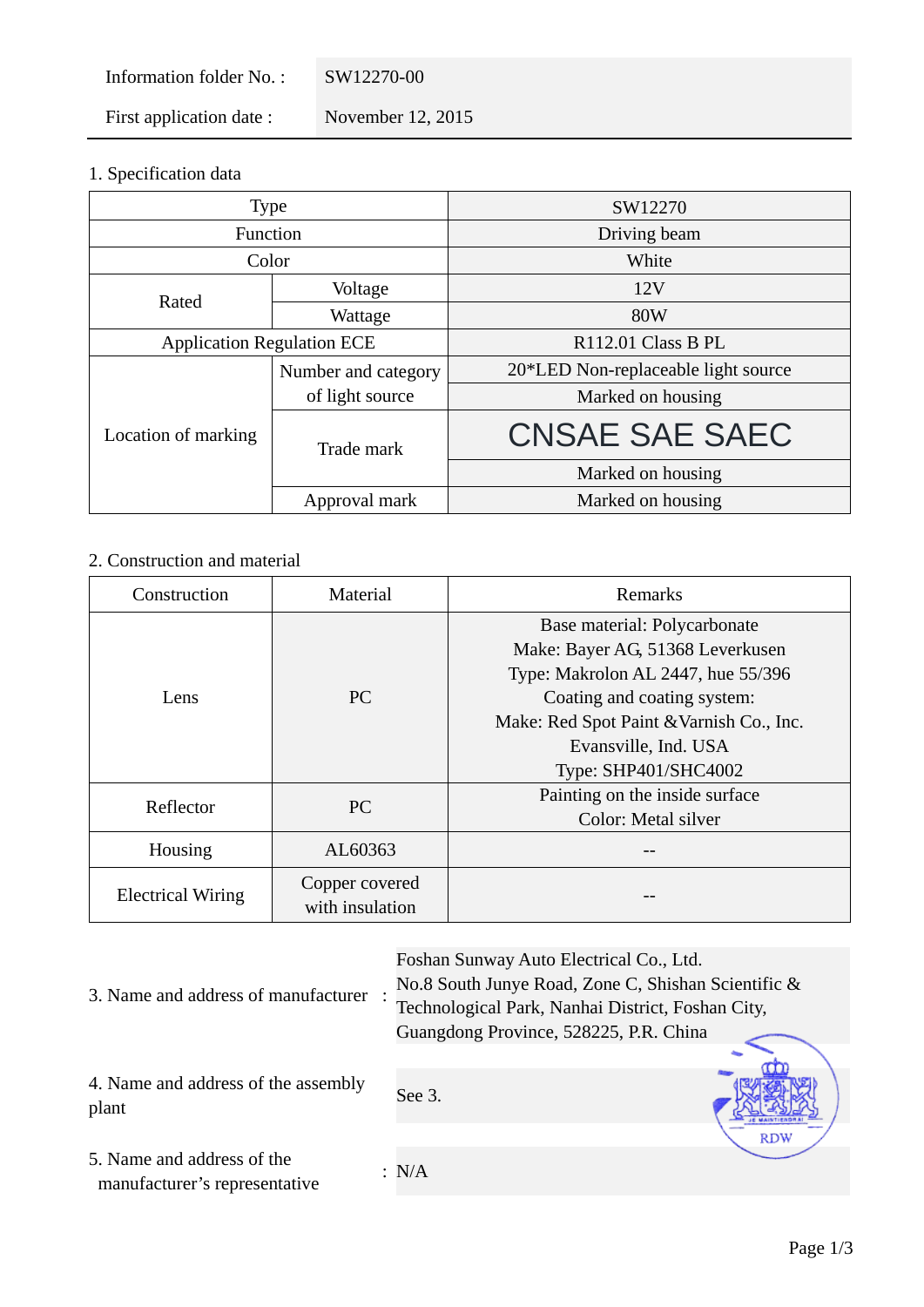Information folder No. : SW12270-00

First application date : November 12, 2015